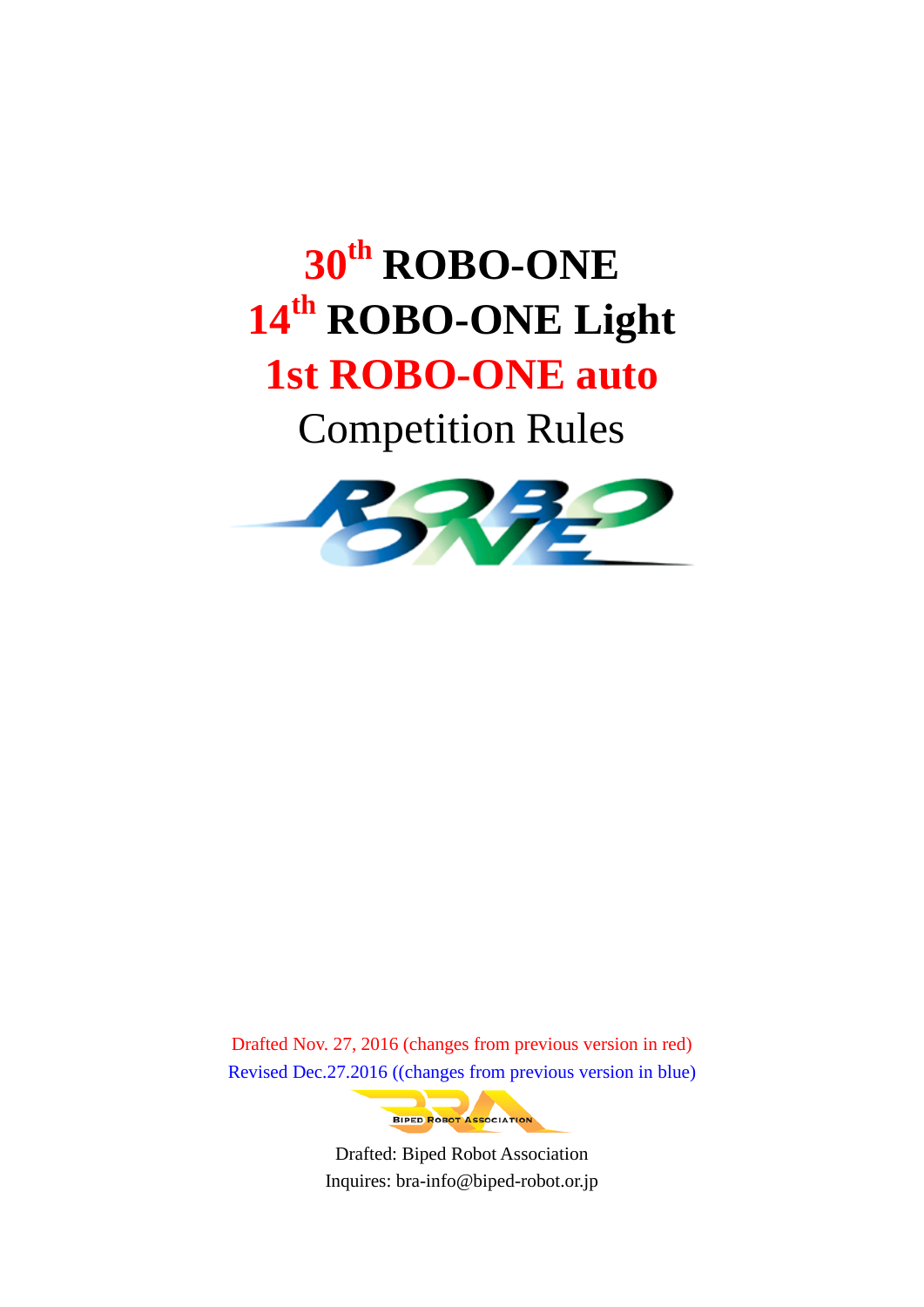

### **Participation Flow for 30th ROBO-ONE / 14th ROBO-ONE Light / 1st ROBO-ONE auto**

The participation and attendance flow for the  $30<sup>th</sup>$  ROBO-ONE / 14<sup>th</sup> ROBO-ONE Light / 1<sup>st</sup> ROBO-ONE auto competition is as follows.

- 1) Publication of competition rules (3 months prior to the competition)
- 2) Participation applications received (from 1 month prior to the competition)
- 3) First day of the competition
	- ・Standards screening
	- ・ROBO-ONE Light/ ROBO-ONE auto Preliminaries
	- ・ROBO-ONE Light Finals Tournament
	- ・ROBO-ONE auto Finals Tournament
- 4) Second day of the competition
	- ・Standards screening
	- ・ROBO-ONE Preliminaries
	- ・ROBO-ONE Finals Tournament

## **1 Publication of competition rules**

The competition rules are generally published on the official ROBO-ONE website [\(http://www.robo-one.com\)](http://www.robo-one.com/) three months prior to the competition.

## **2 Participation applications**

Participation in ROBO-ONE/ROBO-ONE Light/ROBO-ONE auto is open to all. There are no nationality requirements. Participation applications are only taken on the official ROBO-ONE website (http://www.robo-one.com). You must register as a competitor and also register to participate. Complete the registration procedures by following the instructions on the screen. Applications are not screened, so when building your robot be sure to read the competition rules carefully to avoid rule infractions.

Team and robot names should be 20 letters or less.

#### **Explanation 1**

Robot and team names may continue to be registered in Japanese, but you must also enter English names. At international competitions, the English names (letters) are used.

## **3 Standards screening**

In the standards screening, robots are screened for whether they have been created in accordance with the competition rules. The weight limits for this competition are **5 kg or less for ROBO-ONE auto** 3 kg or less for ROBO-ONE and 1 kg or less or a certified robot for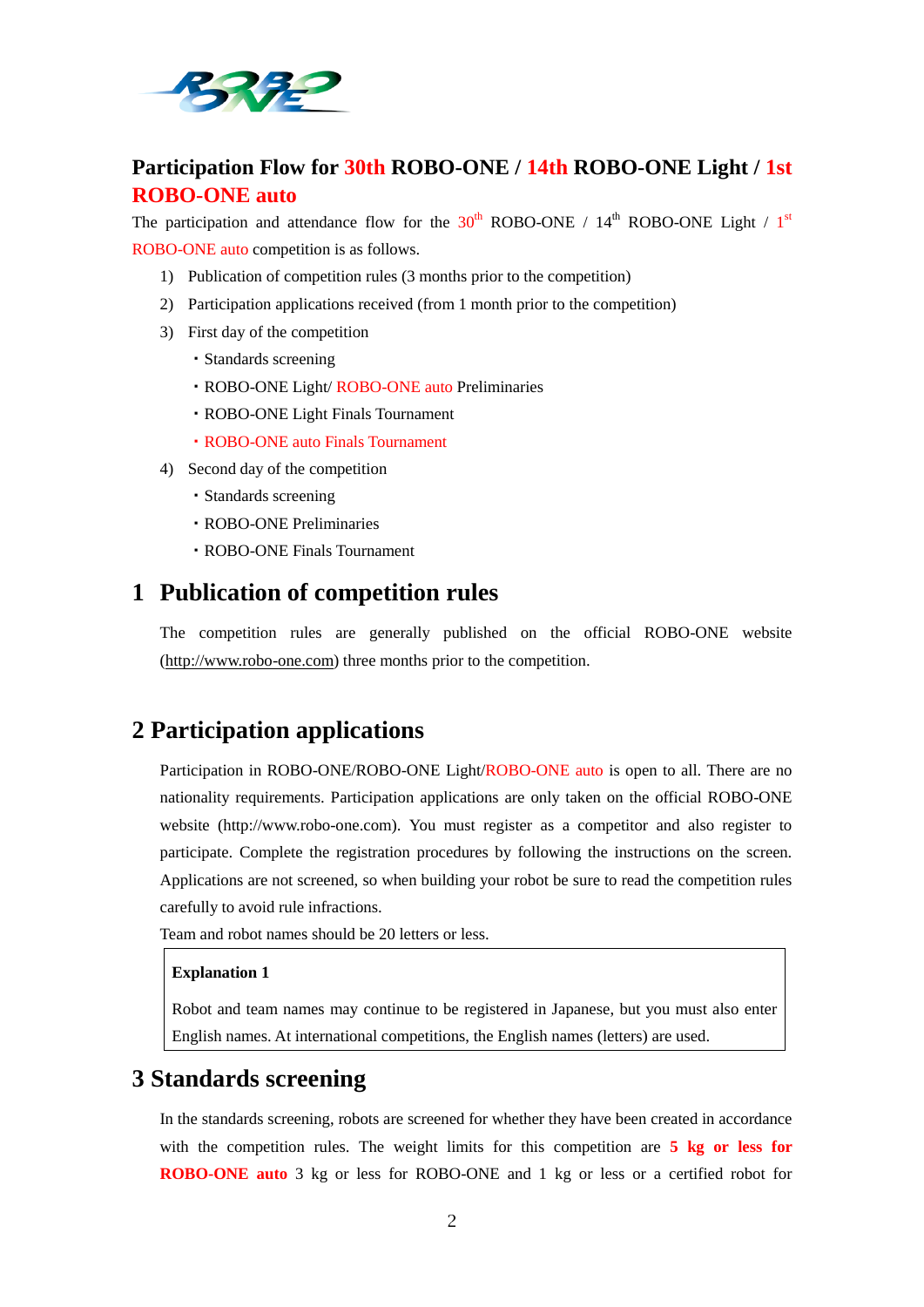

ROBO-ONE Light. The standards for certified robots are as followed.

#### **Standards for certified robots**

- (a) Commercially available robot certified by the Biped Robot Association.
- (b) Complies with the rules stipulated for each certified robot listed on the official ROBO-ONE website.
- (c) Does not use optional parts other than the certified optional parts listed on the official ROBO-ONE website.
- (d) If making modifications beyond what is stated in the user's manual, etc. for a commercially available robot that is provided by the manufacturer, the weight must not increase more than 20% and the length of the left and right arms must not increase more than 10 mm each. However, the weight must not exceed 2 kg.

Modifications may include adding color, adding stickers, adding head parts that do not enhance performance, decorating with paper, fabric, plastic or sponge materials, and changing the software. Adding decorative lights and sensors and changing the control microprocessor are also permitted.

If your robot fails the standards screening, you will not be able to participate in the competition, so make sure to sufficiently review the rules and standards in advance.

## **4 Preliminaries**

ROBO-ONE will always perform preliminaries. ROBO-ONE Light and ROBO-ONE auto may not perform preliminaries depending on the number of participating robots.

In the preliminaries, the robots travel 4.5 meters (subject to change depending on the venue). If the robot goes off course or runs out of time, the distance to that point is recorded. Places are determined by the time to the goal or distance travelled, and the top 32 robots (not including the top 3 robots in the world rankings, robots certified at sanctioned tournaments and Hall of Fame entrants) move on to the finals tournament.

Past winners and competitors with byes are automatically in the finals, but they participate in the prelims for tournament seeding purposes.

## **5 Finals Tournament**

All final tournaments will be done with 48 robots.

ROBO - ONE Light and ROBO - ONE auto's final tournament will be done with all robots when the number of participants are lower than 64.

Only one robot per operator may participate in the finals tournament.

The competition consists of one round of 3 minutes and an overtime of 2 minutes, depending on the circumstances. There may be multiple overtimes, so have batteries, etc. ready.

Depending on the situation, the game time may be set to 2 minutes per round.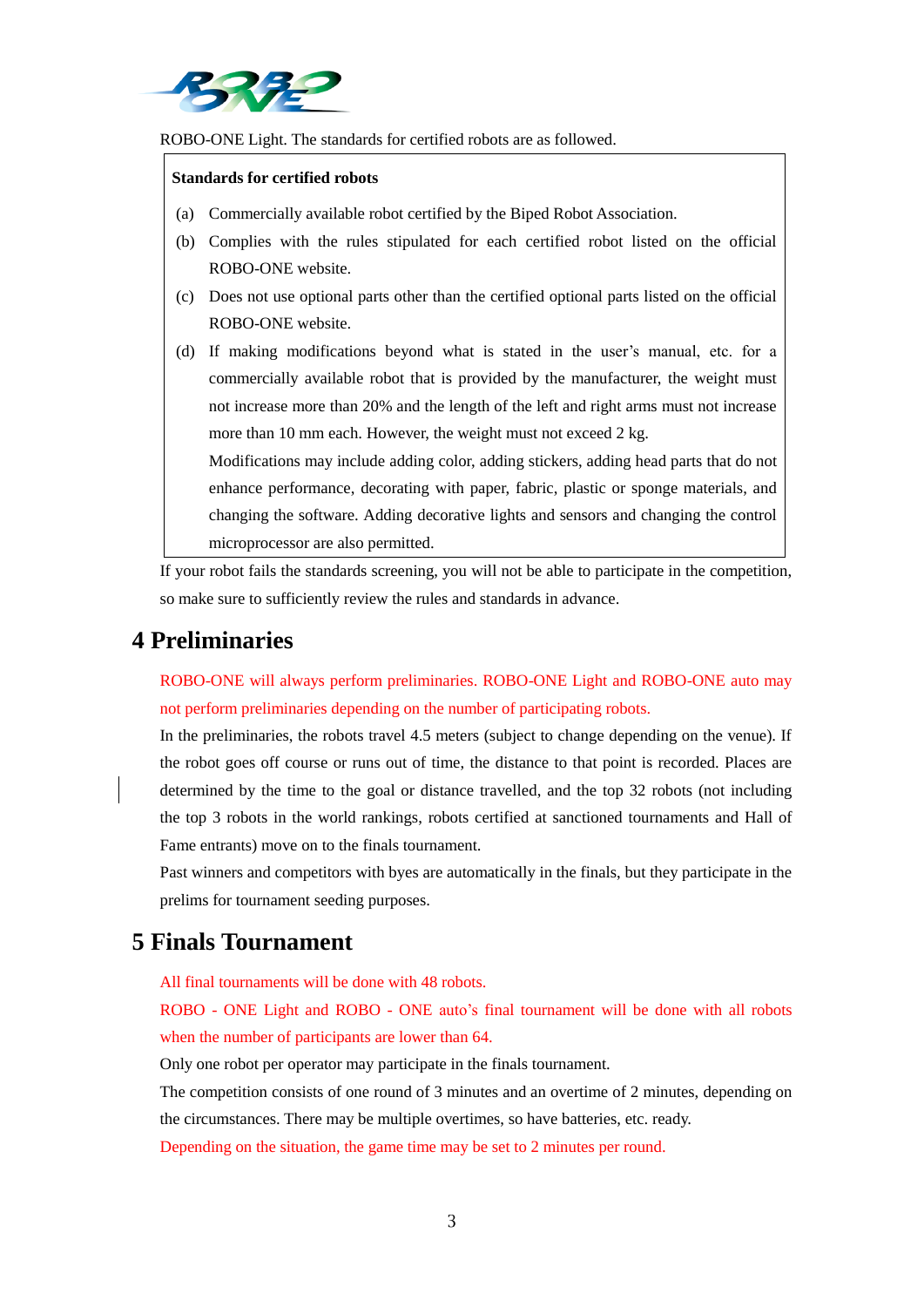

## **ROBO-ONE Competition Rules**

#### **1 Preamble**

The purpose of ROBO-ONE is to promote the fun and excitement of robots to more and more people. It aims to be a robot competition that is enjoyable for spectators and highly motivating for participants. For this reason it emphasizes technological prowess and entertainment value over winning and losing.

Technical information is also released to the extent possible to promote the spread and sound development of robotic technologies.

#### **2 About the Competition**

The competition involves matches in a preset ring between biped robots created by participants. Winners and losers are determined by the decision of referees and judges. The competition consists of a tournament-style main round and a preliminary round preceding it.

#### **3 Ring Standards and Conditions**

#### 3.1 Ring

The size of the rings is shown in Diagram 1. There are cases where the game progresses simultaneously with two rings and the case where it progresses with one ring and the dimensions are as described respectively.

Surface bumps are  $\pm 1$ mm or less. There are no particular specifications with regard to the material.

**Do not place objects up to 2 m of the ring and 30 cm around the ring, down to 30cm to the floor around the ring. However, the referee can move this range freely. (See diagram 1-(3))**

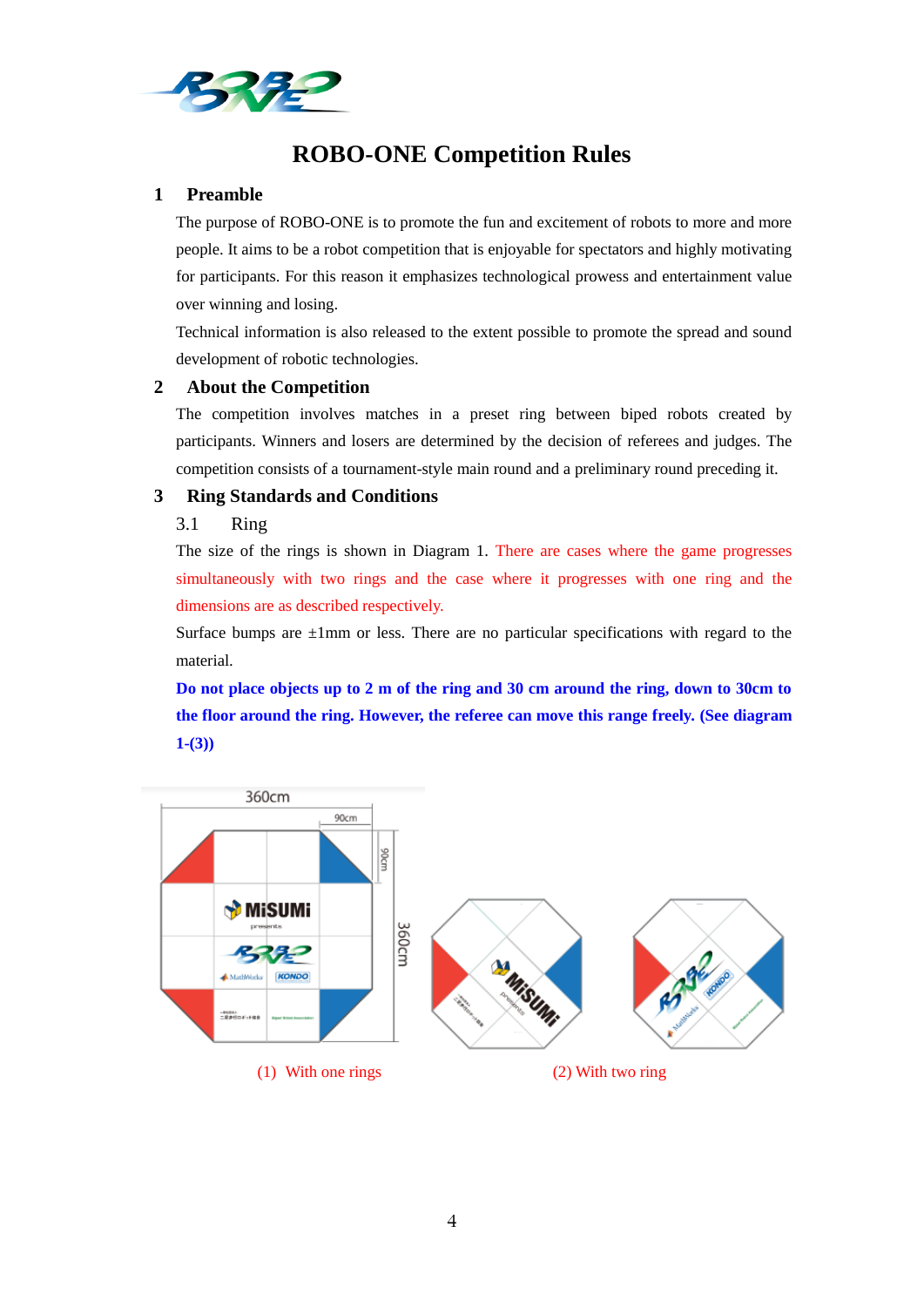



(1) Side view of the ring Diagram 1 the size of rings

#### 3.2 Outside disturbances

There are no specific regulations on the photographic equipment used by general spectators, media members or competition officials. For this reason, if there is a chance that a participating robot will be impacted by indoor lighting, sunlight, infrared light from cameras or video cameras, flashes or photographic lighting, etc., the participant is responsible for taking countermeasures.

#### **4 Robot Standards**

#### 4.1 Method of movement

Robots must be bipeds capable of walking with steps that are 10 mm or higher. **However, must be able to identify feet, legs, arms, torso and head of the robot.**

#### **Explanation 2**

Walking is not screened in the standards screening, but if a referee judges during the competition that this standard has not been met, the competition will be interrupted and walking will be judged, so make sure your robot is able to walk right, left, forward and back taking steps that are 10 mm or higher.

#### 4.2 Robot standards

The robot's shape is open as long as the following rules are observed.

- 4.2.1 Rules on feet and legs
- (a) The size of the soles of the feet (the part that comes into contact with the ground) is stipulated per weight category as shown in Table 1. The length of the sole from front to back must be X% or less of the length of the leg. **However, soles can be no longer than Y** cm. The width of the sole from right to left must be  $Z\%$  or less of the length of the legs. Leg length is measured from the axis of forward and back movement at the very top of the leg to the sole of the foot when the leg is fully extended.

Table 1 Robot Sole by Weight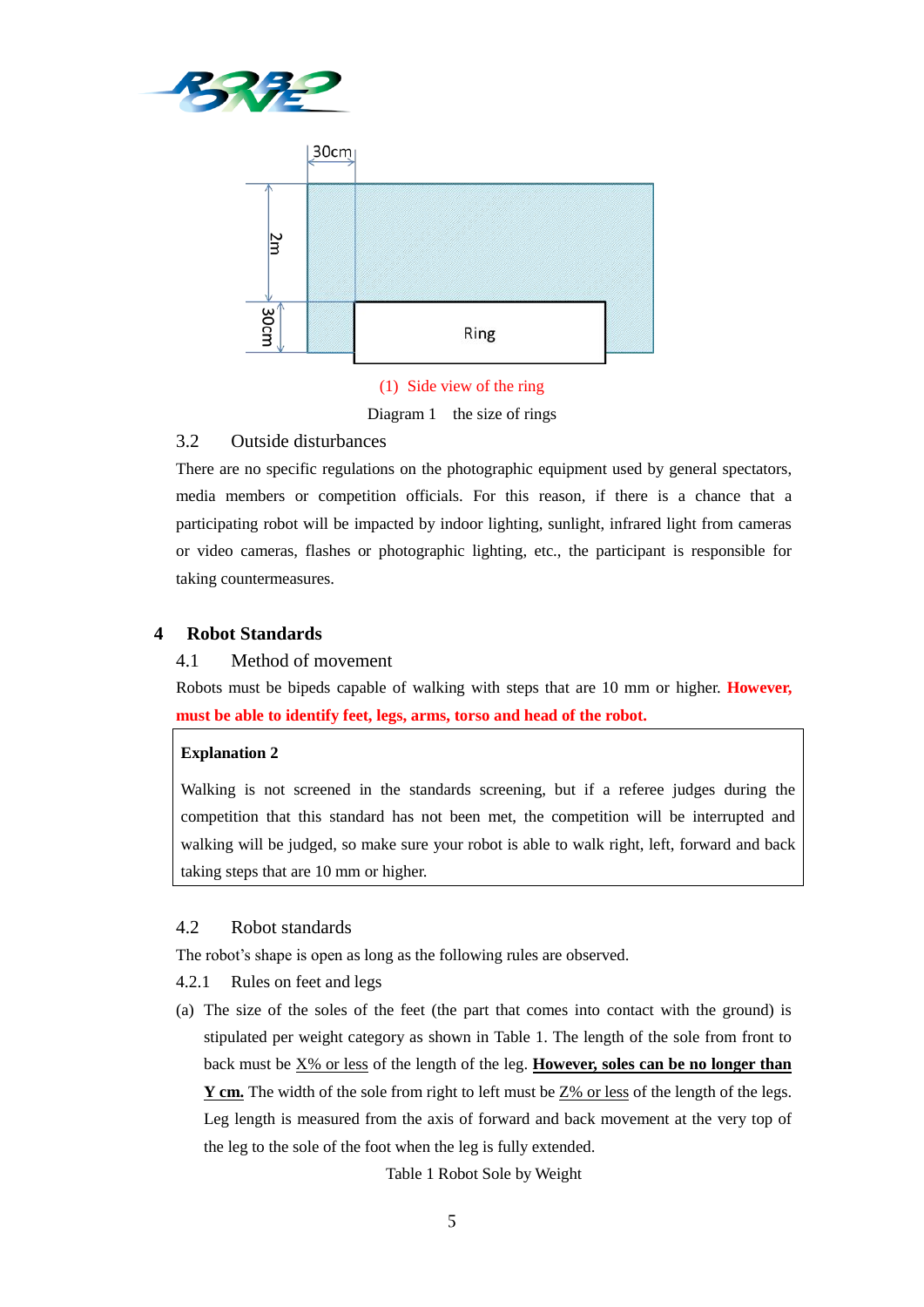

| Robot Weight                              | X   |                 | Z   |
|-------------------------------------------|-----|-----------------|-----|
| 1 kg or less (ROBO-ONE & Light $\&$ auto) | 60% | $12 \text{ cm}$ | 40% |
| 2 kg or less (ROBO-ONE $\&$ auto)         | 55% | $13 \text{ cm}$ | 35% |
| 3 kg or less (ROBO-ONE $&$ auto)          | 50% | $14 \text{ cm}$ | 30% |
| 5 kg or less (ROBO-ONE auto)              | 45% | $16 \text{ cm}$ | 30% |
| 7 kg or less                              | 40% | $18 \text{ cm}$ | 25% |
| 10 kg or less                             | 35% | $20 \text{ cm}$ | 25% |
| Over $10 \text{ kg}$                      | 30% | $20 \text{ cm}$ | 20% |

(Figures for weights over 3 kg are for reference.)

#### **Explanation 3**

As shown in Diagram 2, the leg length is the length from the axis of forward and back movement to the sole of the foot. The size of the foot is measured as shown in Diagram 3.



(b) If in the shape of a clog (*geta*), the sole length is measured as the length of the red line in Diagram 4.





(c) When the robot is standing, the lines tracing the outermost perimeter of the soles of the left and right feet must not overlap when looked at from above.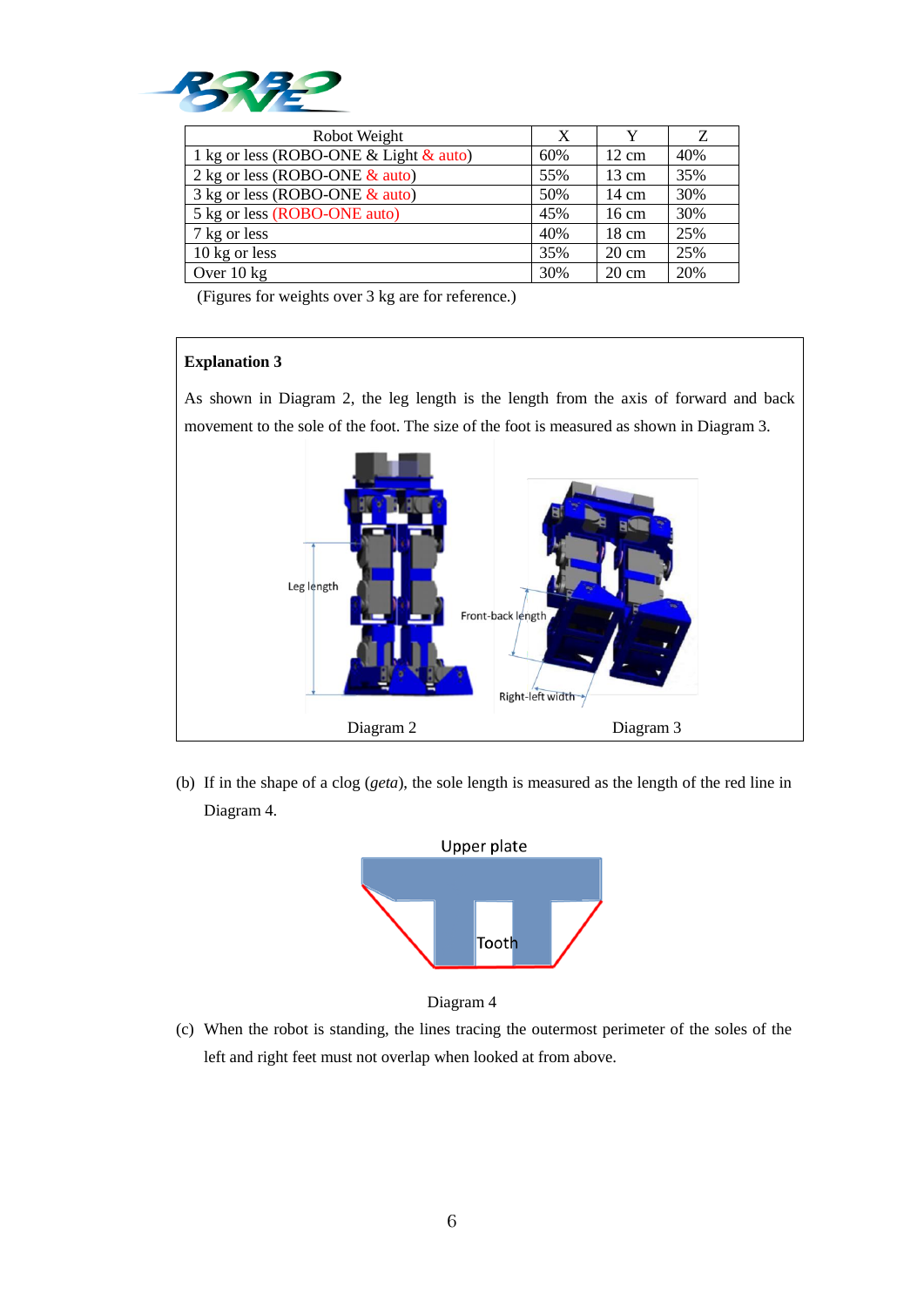

#### **Explanation 4**

In the structure shown in Diagram 5, the lines tracing the outermost perimeter of the soles overlap, so the robot would not be allowed to participate. (The dark blue portion is the area that would be judged to overlap.)



- (d) Suction/absorption devices (including adhesive materials) must not be placed on foot soles.
- 4.2.2 Arms, tails, etc.
- (a) The length of parts that move away from the trunk must be Z cm or less, as shown in Table 2 by robot weight (see Diagram 6). For parts that move away from the robot trunk, excluding the legs, such as the arms, tail, neck, etc., the maximum distance from an arbitrary fixed position on the center line in the left-right direction as seen from the top of the robot must be within 120% of the length of the leg. The center in the left-right direction is the center point between the left and right legs. (See Diagram 7).

| Robot Weight                              | Z               | Range of                     |  |
|-------------------------------------------|-----------------|------------------------------|--|
|                                           |                 | Movement                     |  |
| 1 kg or less (ROBO-ONE & Light $\&$ auto) | $20 \text{ cm}$ | Within 120%<br>of leg length |  |
| 2 kg or less (ROBO-ONE $&$ auto)          | $25 \text{ cm}$ |                              |  |
| 3 kg or less (ROBO-ONE $&$ auto)          | $30 \text{ cm}$ |                              |  |
| 5 kg or less (ROBO-ONE auto)              | $35 \text{ cm}$ |                              |  |
| 7 kg or less                              | $40 \text{ cm}$ |                              |  |
| 10 kg or less                             | 45 cm           |                              |  |
| Over $10 \text{ kg}$                      | $50 \text{ cm}$ |                              |  |

Table 2 Standards by Weight for Parts that Move Away from the Trunk

(Figures for the 5 kg or less category to the over 10 kg category are for reference.)

#### **Explanation 5**

For parts that move away from the trunk, the length of the portion that moves away from the trunk when fully extended is measured, as shown in Diagram 6. Even if the robot is covered with a stuffed toy, etc., the structure is checked and parts judged by the judges to move are measured.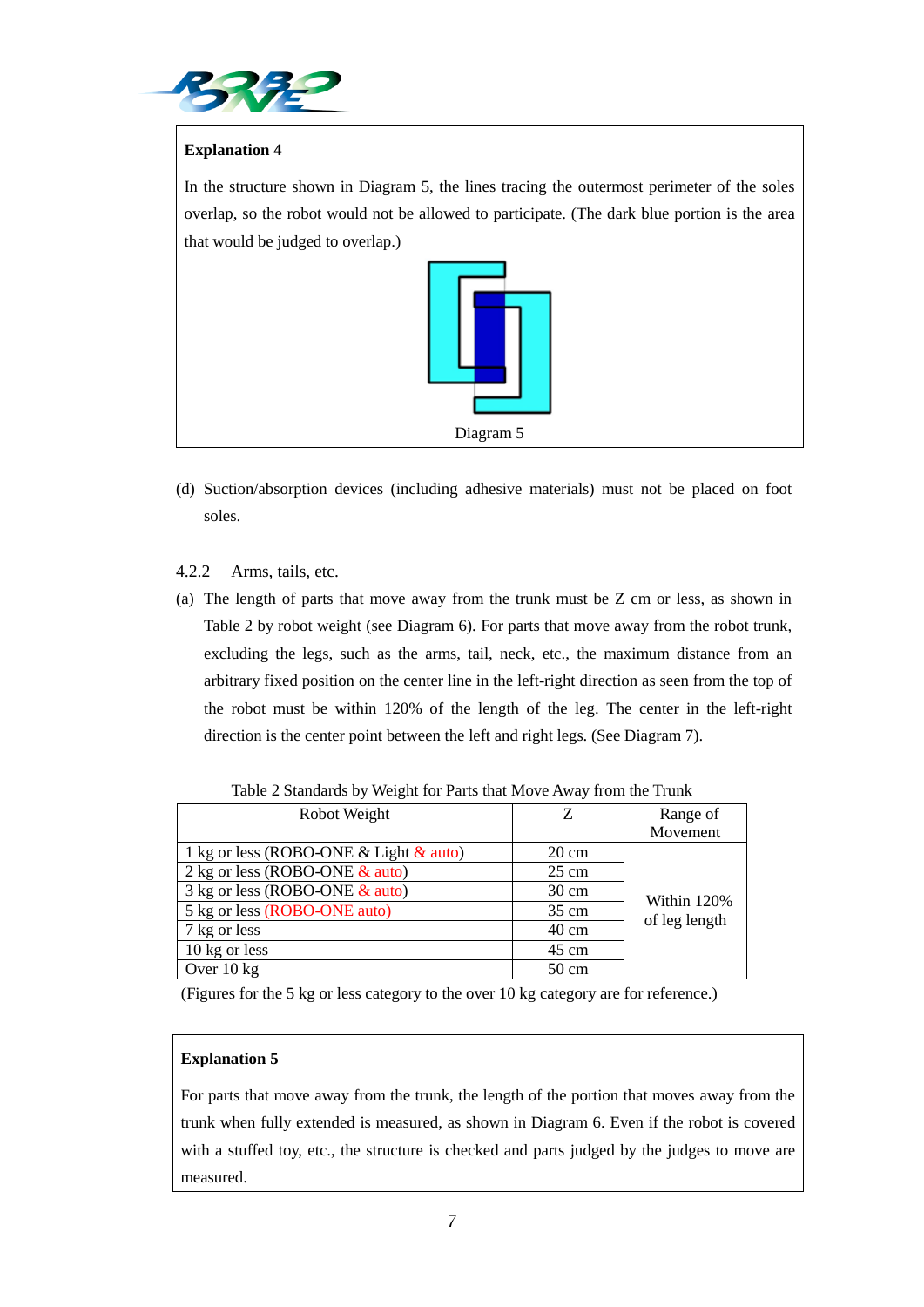



#### 4.2.3 Center of gravity rules

(a) The robot's center of gravity in the vertical direction must be clearly higher than the axis of forward and back movement at the very top of the legs. Also, when measuring center of gravity, parts like hands used for attacks must be placed below the axis for moving them away from the trunk. Center of gravity is measured using the seesaw method.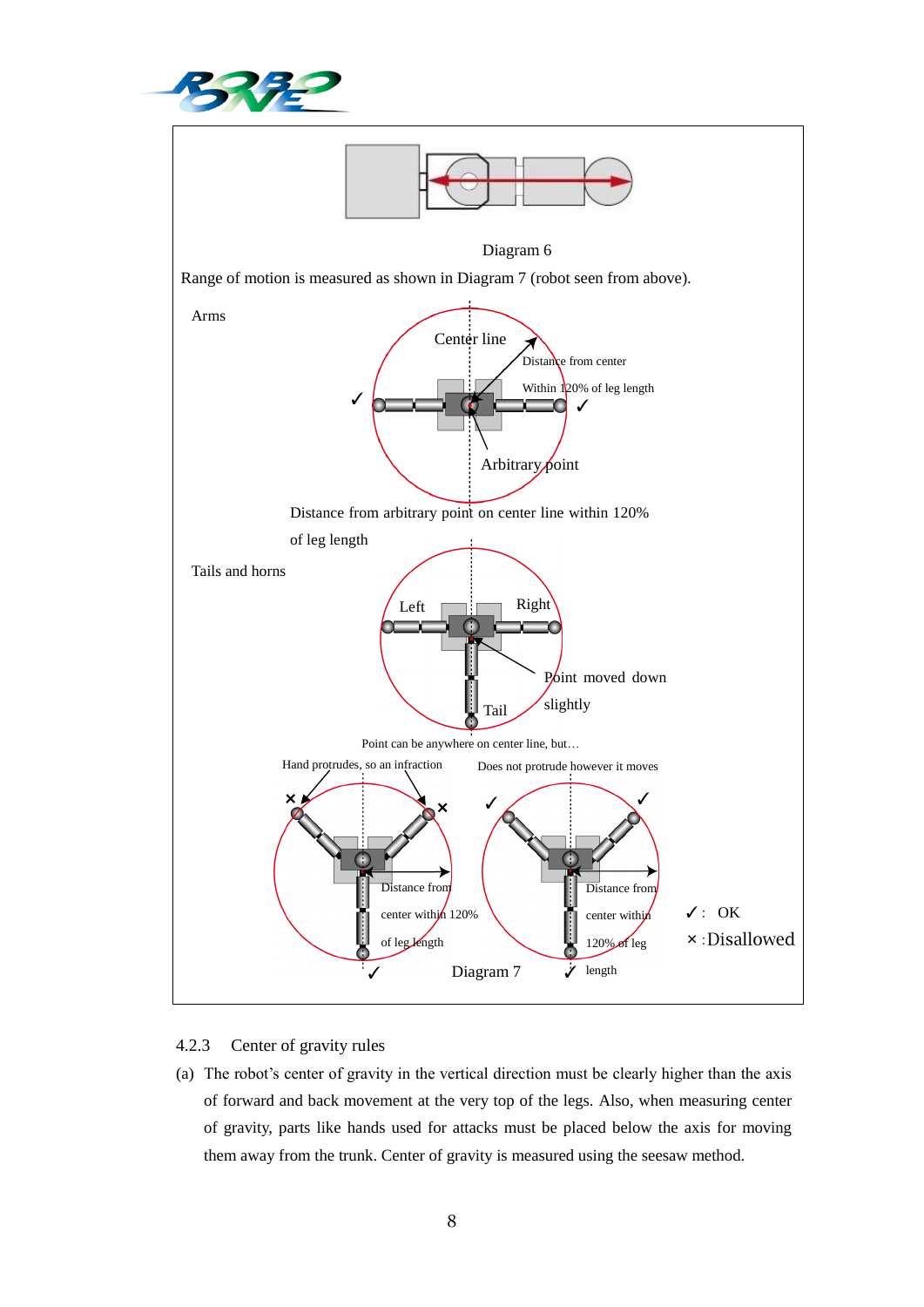

#### **Explanation 6**

Center of gravity is measured with the legs fully extended and the hands placed lower than when horizontally extended (see Diagram 8). Program the robot so that it can get into a position that allows its center of gravity to be measured (see Diagram 9).



#### 4.2.4 Prohibitions

(a) The power source must be mounted inside the robot.

#### **Explanation 7**

If the battery is exposed on the outside, there is a risk of shorts are fire, so position the battery to prevent shorts and battery damage in normal matches between robots made of metal and plastic, etc. Also, adequately protect circuit boards and power-supply lines.

If judged to be in a dangerous position, a red card (1 "down") is assessed, and if it is not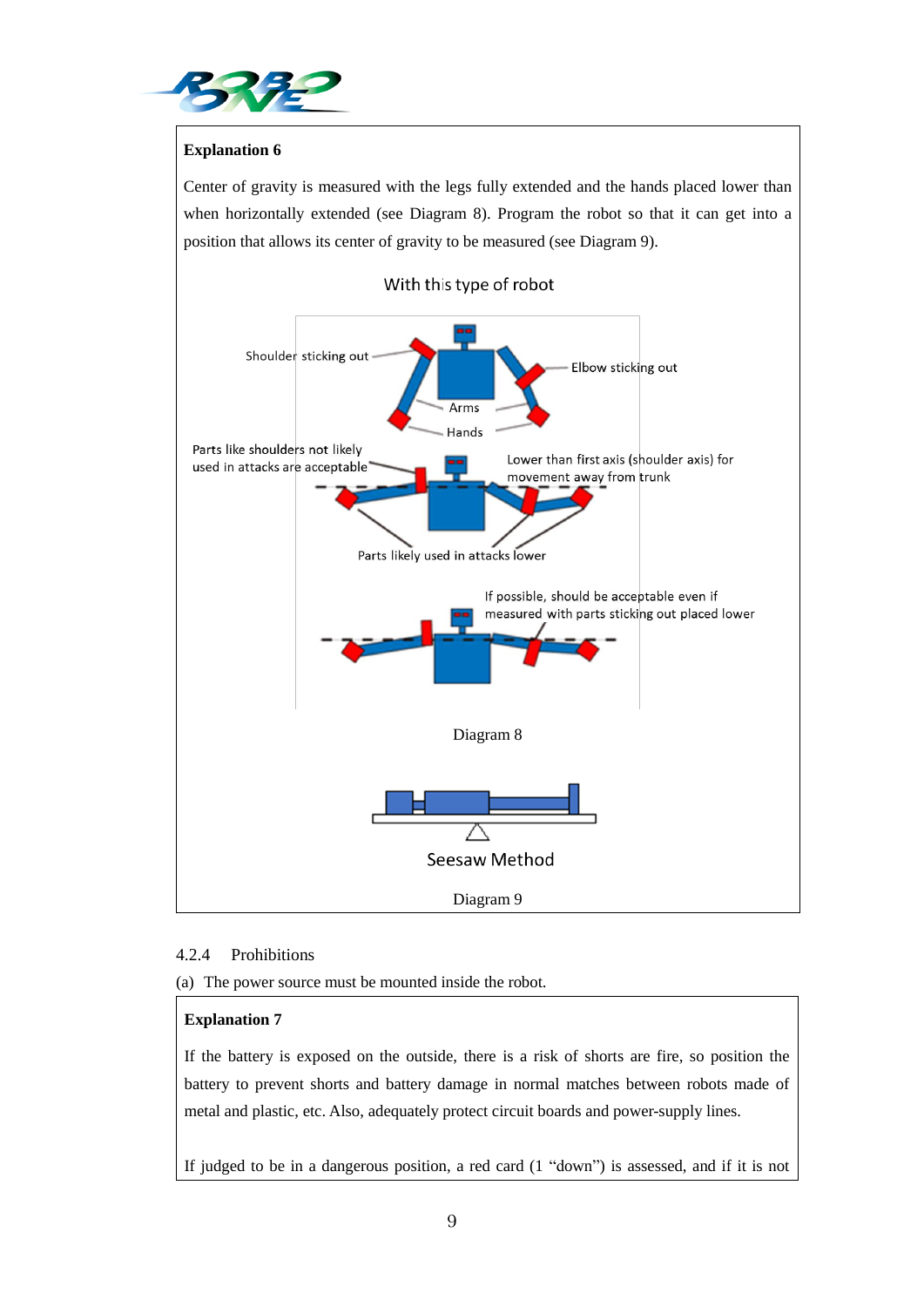

repaired within 2 minutes, a technical knockout is assessed. If there is smoke or fire, a technical knockout is immediately assessed.

For example, if the battery cover comes off during the match and exposes the battery, the referee judges that there is risk involved and orders it repaired. This count as 1 "down," and the repair time is 2 minutes, the same as timeout rules.

At this time the participant is not allowed to increase the weight or change the position of the center of gravity. Repairs could include screwing the cover down or taping it down with plastic tape, etc.

(b) Parts that could hurt someone are not allowed.

#### **Explanation 8**

The judge checks in the standards screening by directly touching the parts, and if judged to be a danger, the participant is asked to make repairs. If repairs cannot be made, the robot is disqualified. Make sure to conduct adequate processes such as deburring.

- **(c)** Robots must not have jamming devices or other devices that intentionally disrupt the opponent's control such as lasers or strobes. **However, sensing equipment such as laser range sensor is excluded.**
- (d) Robots must not use any parts that could damage or dirty the ring.
- (e) Robots must not have objects, liquids, powders or liquids that can be blown at the opponent.
- (f) Robots must not have devices that ignite.
- (g) Robots must not have weapons that could damage the opponent or ring. Dangerous objects like knives or things that revolve at high speeds are prohibited.
- (h) Robots are not allowed to fly or move using fans or propellers, etc. that revolve at high speeds.
- (i) In addition to the above, if a judge or referee judges something to be antithetical to the spirit of ROBO-ONE, it is ruled non-compliant.
- (j) Robots are not allowed to have structures that hook other things or have hands, arms or tails that hold highly adhesive materials, hooks among others.

#### **Explanation 9**

When a robot grabs and knocks down its opponent using a hooking structure or with hands made with a highly adhesive material, the attack is not valid. However, this does not mean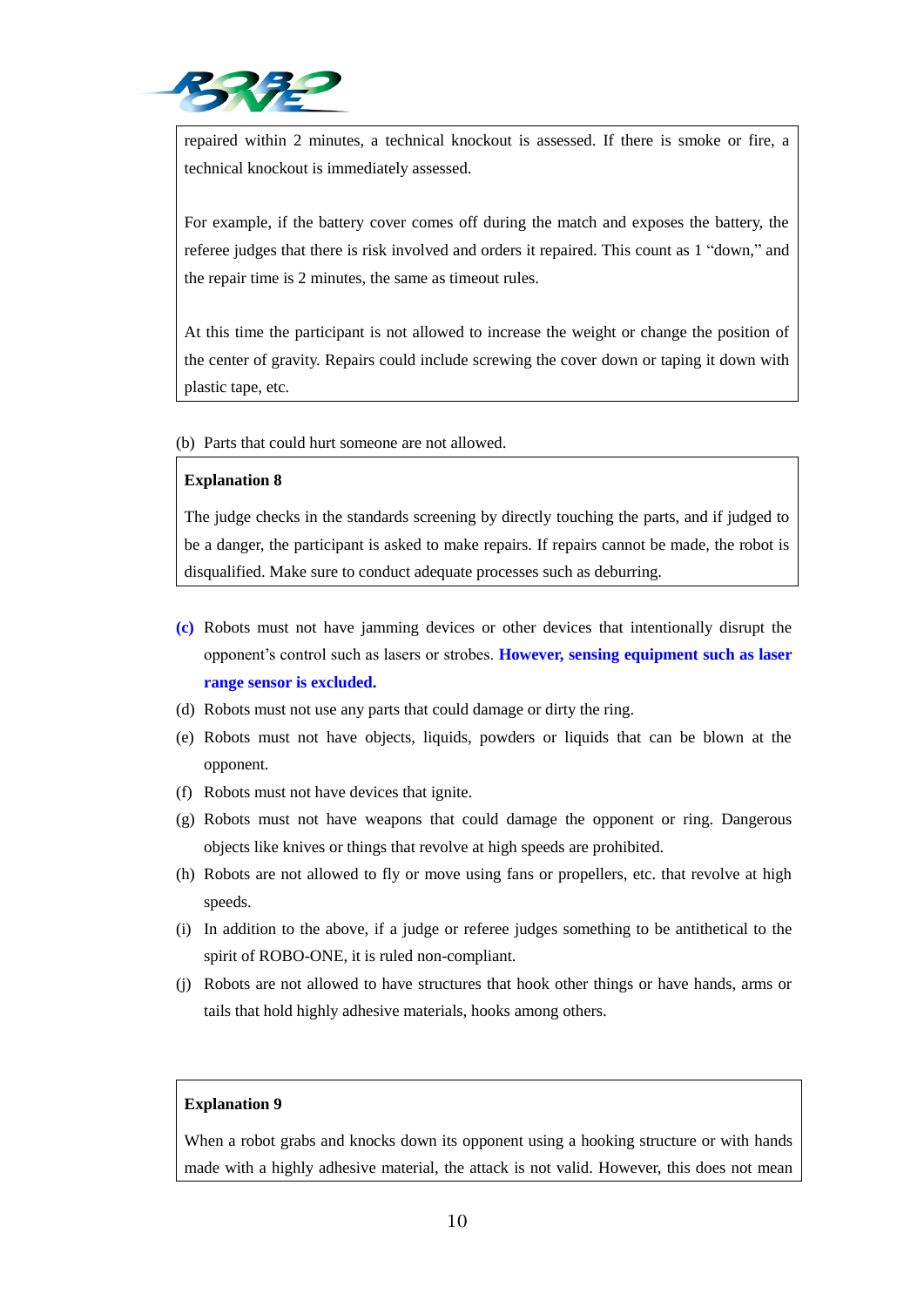

that grabbing, pinching or hugging actions, etc. are disallowed.

#### 4.3 Shape may not be altered

Robots must not be modified to alter their shape at any time during the preliminaries and finals.

#### 4.4 Replicas not allowed

Robots that replicate the shapes or forms of existing characters or people not authorized by the ROBO-ONE committee, as well as use of their illustrations or photos, etc., are prohibited. Copyrighted music and voices, trademarked names and other equivalent items also must not be used.

When necessary, permission must be obtained by the participant.

#### **5 Robot Control**

#### 5.1 Prelims/Finals Control Method

During the prelims and finals, robots may be self-controlled by a computer or controlled manually by a human operator. If controlled manually, wireless communications must be used (radio, infrared, etc.). Participants must consider match conditions (light, sound, radio waves) and take steps to keep from obstructing control by the opponent even if using the same system. If using low-power, weak-signal radio control, use a wireless system with eight or more frequency channels. Also, if using an RC proportional controller, have at least eight crystal oscillators available.

#### **Explanation 10**

RC controllers should use the following frequencies.

27 MHz band: 26.975-27.255 MHz (12 bands, 1 to 12)

40 MHz band: 40.61-40.75 MHz (8 bands, 61, 63, 65, 67, 69, 71, 73, 75)

AD band (25 MHz weak, 20 bands)

2.4 GHz band, 5 GHz band

Approved wireless LAN, Bluetooth, ZigBee, etc. may also be used.

Use of wireless formats not approved in the host country is prohibited.

You should use systems that allow eight channels to be used simultaneously.

Preparations may be performed by friends or a team. After participants in the finals tournament are determined, wireless frequencies are assigned to the robots. If using a remote controller, have the crystal oscillators available up to this time.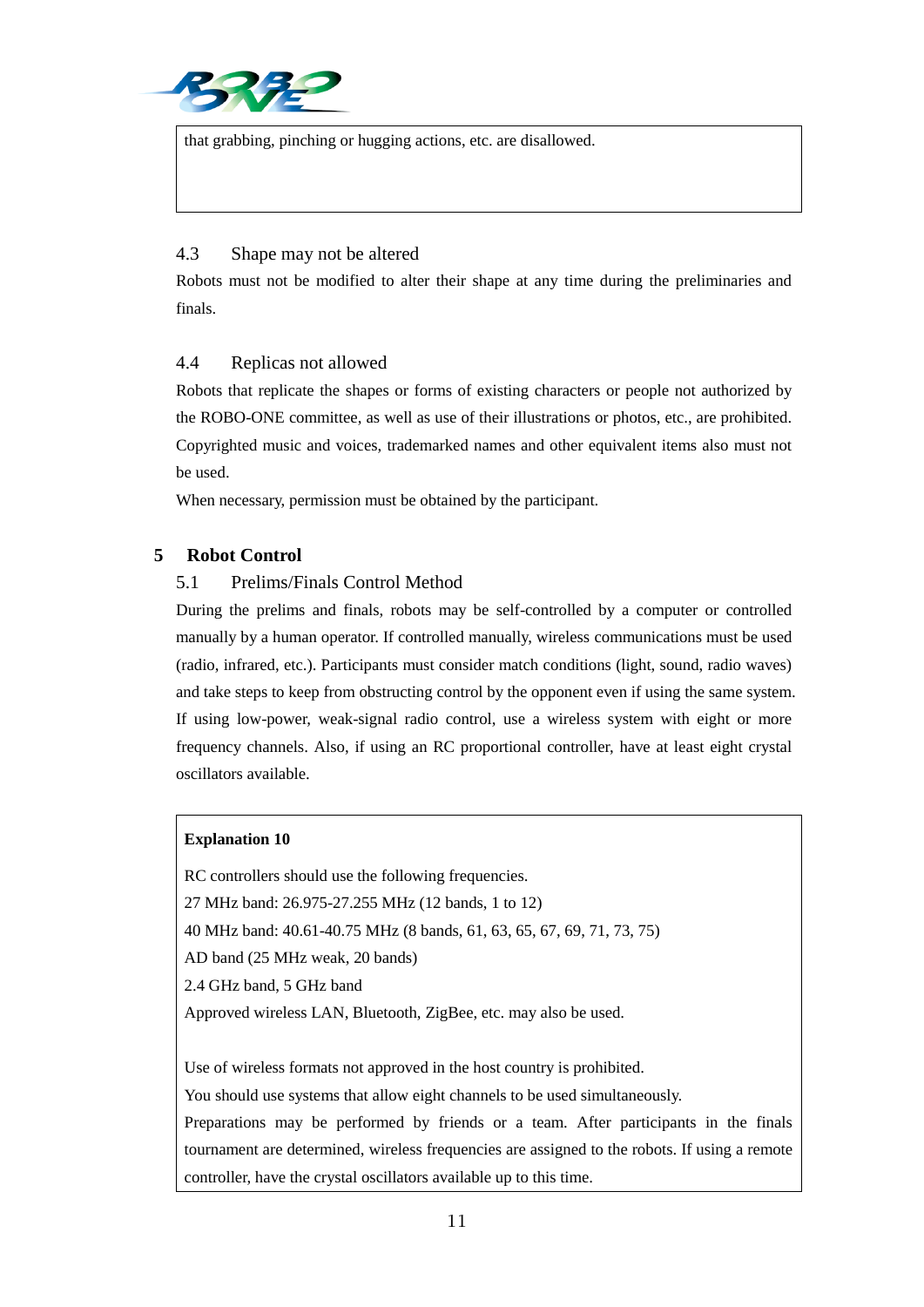

5.1-2. ROBO-ONE auto's robot operation method

The robot must be an autonomous motion by a computer and a sensor installed in the robot during the game. However, the robot is connected to the network and the robot can exchange information without human operation.

The robot is designed to start its motion at the beginning signal of the referee and to stop the motion with a stop signal, and at this time human manipulation is permitted.

**The robot is designed to start its motion at the beginning signal of the referee and to stop the motion with a wait or a stop signal, and at this time human manipulation is permitted.**

#### **6 Prelims Format**

- (a) Each robot travels 4.5 meters. (This may change depending on the venue and operational circumstances.) The time limit is 1 minute. If the robot has not reached the goal after 1 minute, the distance from the start to the point reached after 1 minute is recorded. The width of the lane is 90 cm. If the robot goes out of the lane, the distance from the start to that point is recorded. Places are determined by the time to the goal or distance achieved.
- (b) Travelling in the direction of the goal must be accomplished by walking only—the left and right foot alternate in being put forward. The feet do not need to alternate if making adjustments to stay in the lane or change the robot's direction, etc.
- (c) Robots must not move toward the goal when anything other than its feet soles are touching the ground.
- (d) If the robot falls over, it gets up at that spot and continues the competition.
- (e) The lane uses the ROBO-ONE ring, but a part of the course may have a sheet with a thickness of 5 mm or less placed down on it and affixed with double-sided tape. Two types of sheet material are used, one with good grip and one that is slippery. (Changes may be made depending on the circumstances at the venue.)
- (f) The order in the prelims is determined randomly and the robots race in the predetermined order. A 10-second penalty is assessed each time a participant passes their place in the order. If a robot is unable to complete the race, 50 cm is subtracted from the measured distance travelled.

#### **Explanation 11**

In future competitions, there will be bumps of 10 mm or more, or a target will be set up midway that has to be punched, etc. in order to promote higher levels of walking and attack abilities.

#### **7 Finals Tournament**

(a) Matches are generally 1 round of 3 minutes and are won by knockout or number of "downs." Depending on the number of participants and other circumstances, the match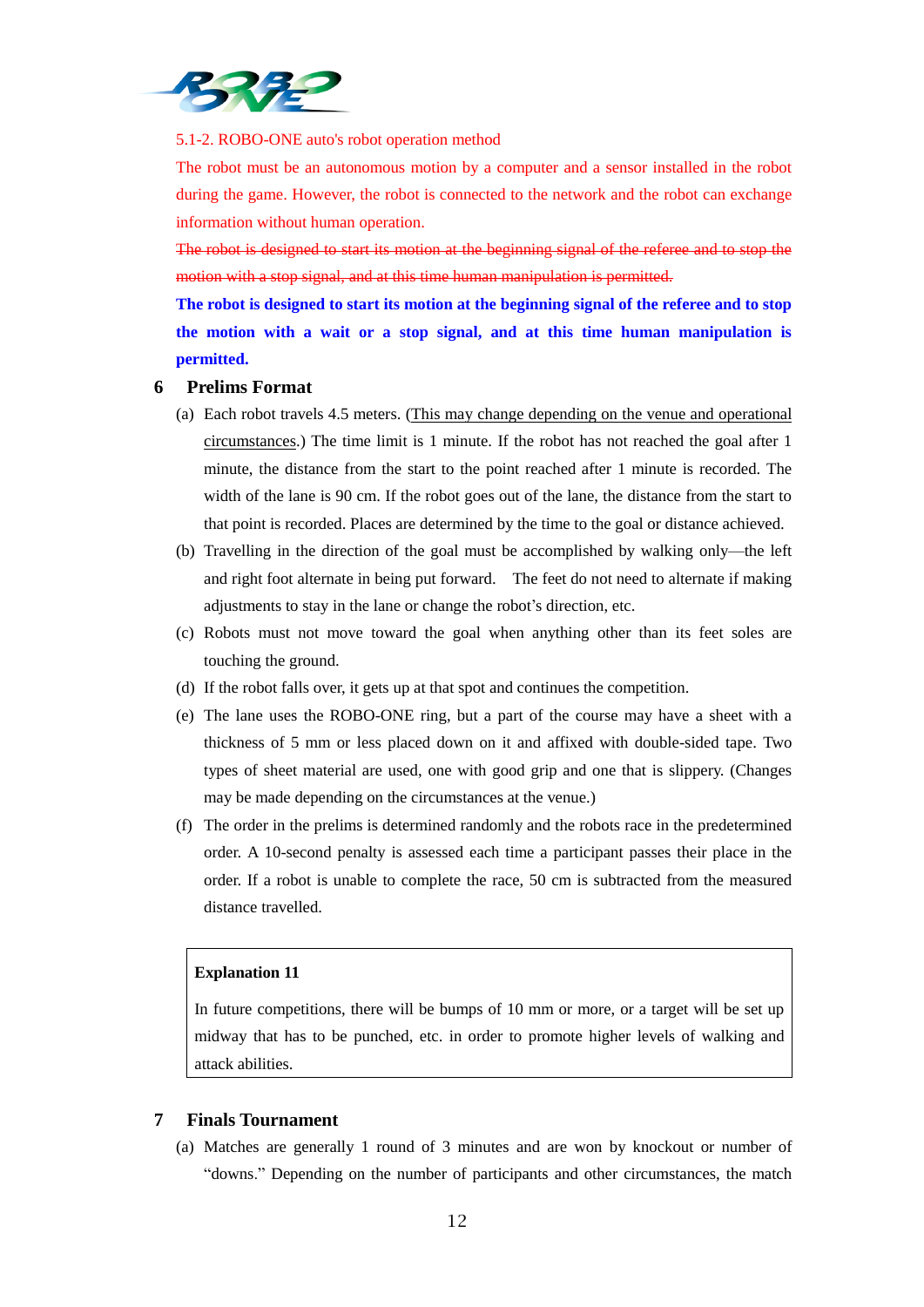

time may be changed.

#### **Explanation 12**

A 1 point difference in the number of yellow cards cannot determine a victory. Only the difference in the number of downs (including two yellow cards) determines which robot won. However, this does not apply to overtime.

(b) When neither robot secures a victory in one round, there is a 2-minute overtime round that is decided by sudden death—whichever robot scores a down first wins. If there is no winner even after overtime, victory is determined by the judges on points. However, if it is the final contest, depending on the situation, there may be another overtime. Also, when there are large numbers of participants, victory may be determined by decision without conducting overtime.

#### **Explanation 13**

The number of "slip-downs," the number of attacks, yellow cards in the match, etc. during overtime are tabulated in the final point total.

(c) The preparation time until the match starts is less than 2 minutes, and a red card is assessed if this is exceeded. A red card is treated as 1 down. After that, yellow cards are given each minute, with two yellow cards becoming a red card. .

#### **Explanation 14**

The match order is listed on the tournament schedule, so be ready at your match venue by the start of the match three matches prior to yours. After you are called, the match proceeds in accordance with the above competition rules.

The tournament schedule is updated in real time, so check it to confirm the progress of the matches.

- (d) The ring has a red corner and a blue corner; the left side of the tournament schedule is red and the right side is blue. When the schedule is written vertically, the upper is red and the lower is blue.
- (e) There are rules on where participants may stand during the competition to allow spectators to enjoy the technological brilliance and entertainment value of the robots and to record the proceedings for video distribution. During finals matches (not including timeouts) and the prelims, participants must not enter the ring or touch the robots. Touching a robot results in a yellow card.

#### **Explanation 15**

Participants are everyone around the ring, including the people operating or controlling the robots, people participating in teams and other supporters, etc. **People other than those controlling the robots may not stand.**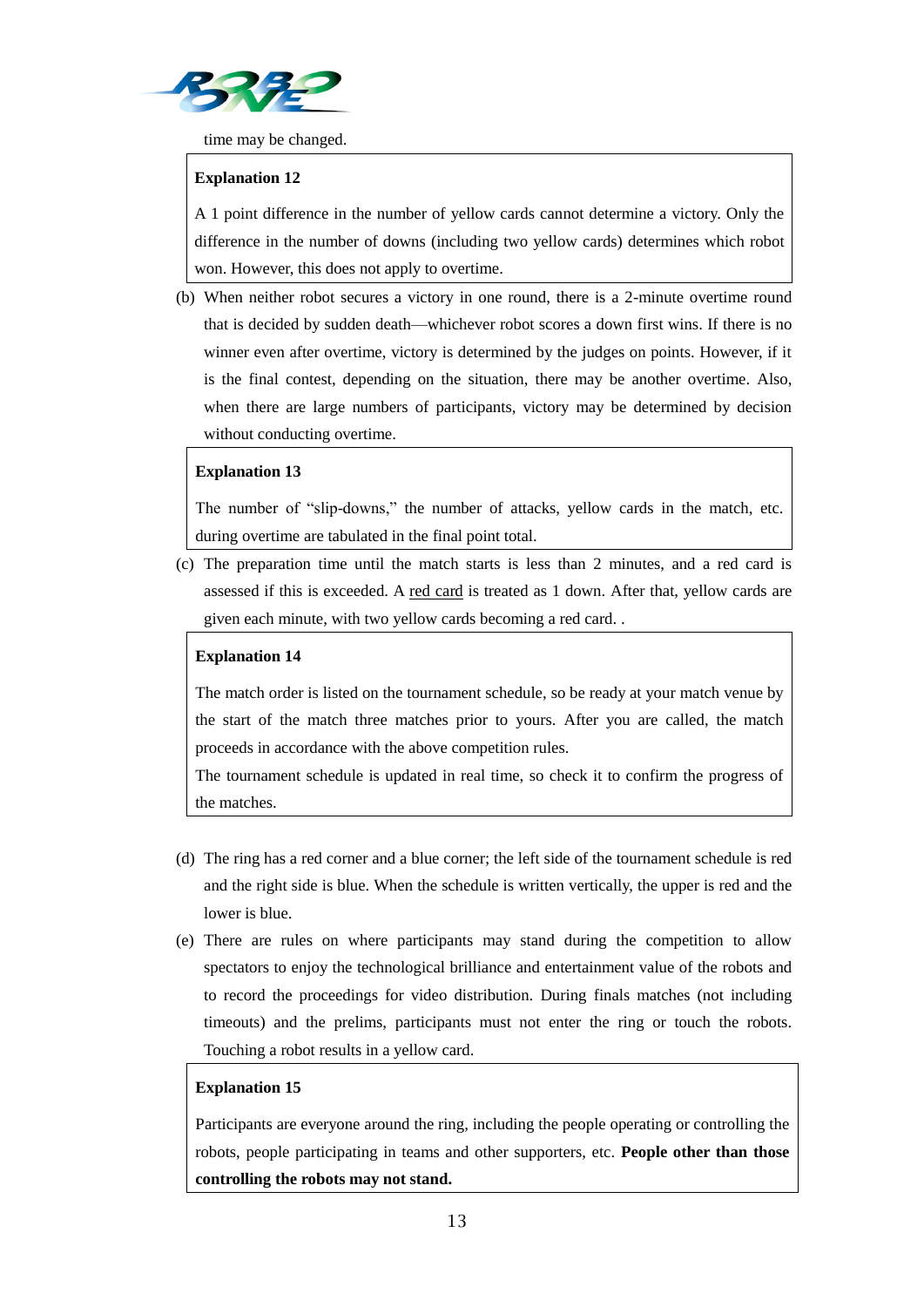

Instructions will be provided on the day of the event regarding the ring and standing area for competition participants in this tournament.

#### **8 Match Rules**

- 8.1 Walking
- (a) If instructed by the referee, the robot must lift the soles of its feet at least 10 mm off the ground and proceed forward, backward, left and right for at least three steps.
- (b) Robots are not allowed to walk in a crouching position, and the judgment on this is made by the referee and judges.

#### **Explanation 16**

Walking in a crouching position refers to when the knee joints are at 90 degrees or less, or when crouching with the hip joints open 90 degrees or more left to right. The same applies when two servos are used for the knee joint (see Diagram 10).



#### 8.2 Match Proceedings

- (a) Robots may attack after the "fight" indication is given by the referee.
- (b) If the opponent goes down, the other robot must back away 1 m or more from the opponent.
- (c) When a robot goes down and does not get up after the referee counts to ten, it is a knockout (K.O.), and the other robot is awarded the victory. The count will continue even if the round has ended.
- (d) When a robot is knocked down three times during the same match, it is ruled a knockout and victory is awarded to the opponent.
- (e) The match continues even if both robots fall on top of each other due to an attack. However, if the referee judges that it is not possible to continue the match, the robots are placed in the fallen position apart from each other and the count is commenced.

#### **Explanation 17**

Make it possible for your robot to depower at the reference's signal if the two robots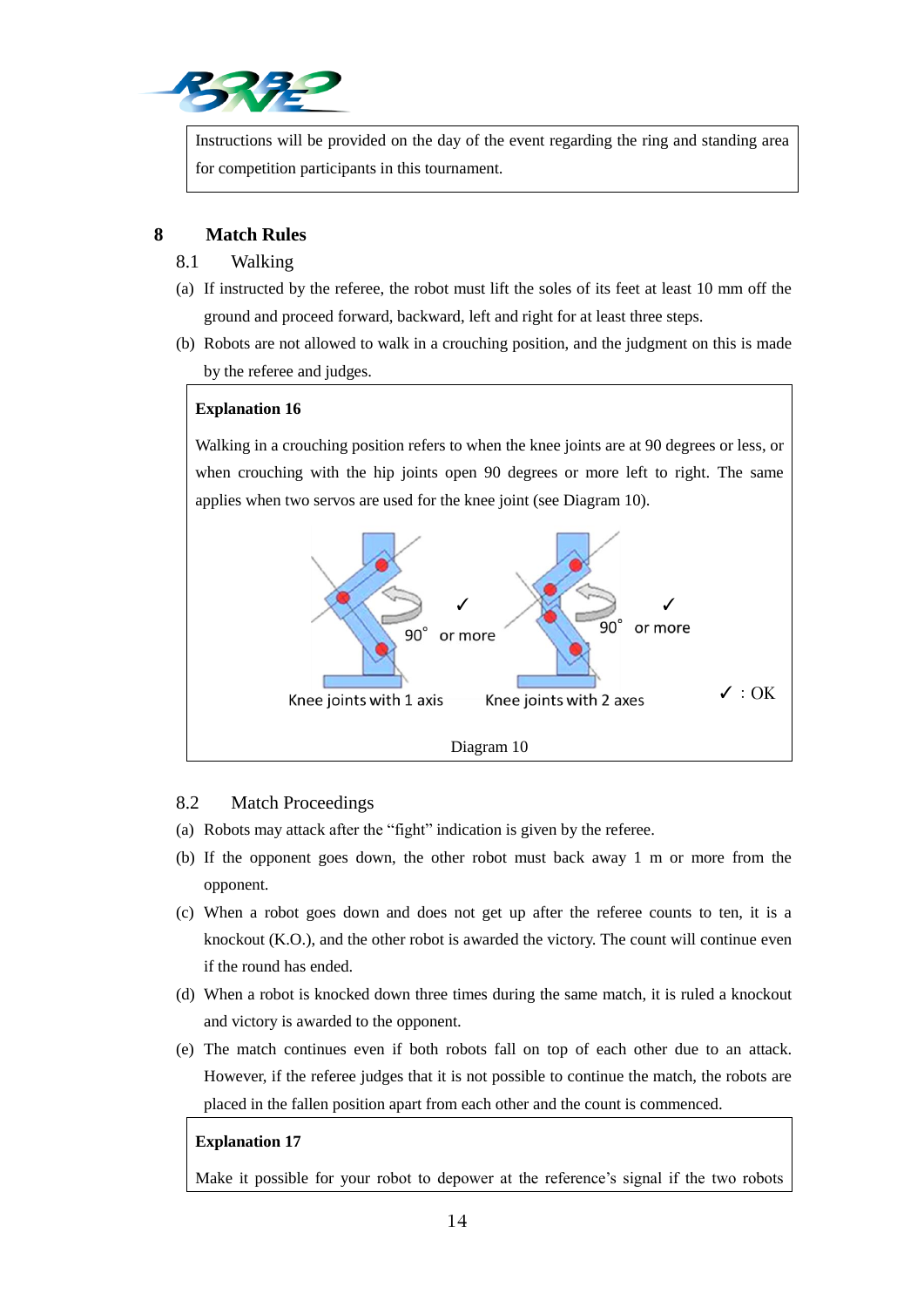

become entangled. Build your robot so that the power can be turned off quickly and it can be restarted quickly.

Also, in order to ensure the referee's safety, do not operate your robot without the referee's signal. The penalty is a yellow card.

- (f) Do not attack a robot when it has gone down.
- (g) If a robot has stopped without falling down for 3 seconds or more, it is ruled a "standing down," and the count begins. When the robot moves, it is regarded as having recovered from the "down."
- (h) "Give up" may be indicated to the referee during the match. If the referee then judges that the match cannot be continued, a "technical knockout" may be declared.
- (i) If a robot crouches to attack or defend, etc., it must stand back up within 3 seconds. The robot then may not attack or crouch again until it has taken at least three steps. If there is a violation, a yellow card will be issued by the referee.

#### **Explanation 18**

Walking in a crouching position refers to when the knee joints are 90 degrees or less, or when crouching with the hip joints open 90 degrees or more left to right. This same applies when two servos are used for the knee joint (see Diagram 10).

See Diagram 10 in Explanation 16.

- (j) If the match rules are broken or there is unsportsmanlike conduct, a yellow card or red card may be issued on the referee's judgment.
- (k) If a part falls off (not including screws), a yellow card is assessed. If the situation is judged to be dangerous, a red card is assessed and the participant is ordered to make repairs.
- (l) Time does not stop unless there is indication from the referee.

#### 8.3 Rules on Downs

(a) A robot is ruled "down" only if it falls due to a valid attack.

#### **Explanation 19**

Attacks should be effective punches or moves that involve grabbing and throwing the opponent.

- (b) If the robot goes out of the ring, it is treated as equivalent to one down.
- (c) If the robot goes out of the ring when standing up after going down due to a valid attack, it does not count as an additional down. If both robots go out of the ring at the same time as an attack, the robot that made the valid attack is not considered down.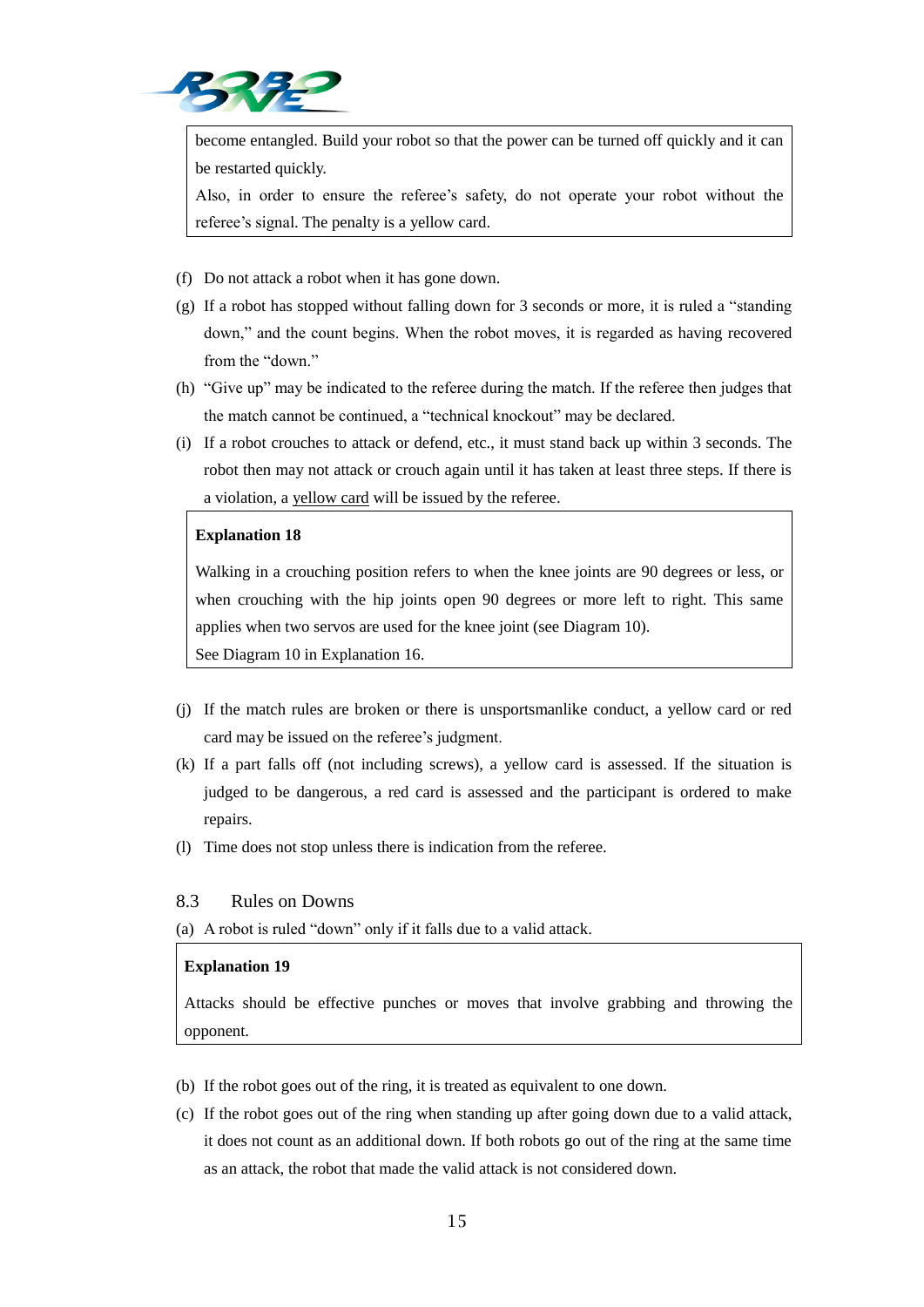

- (d) Two yellow cards become a red card, which is treated as equivalent to one down.
- (e) If a robot is slipping frequently during the match, the referee may stop the match, conduct a walking test (make the robot walk forward, back, left and right), and if the robot cannot walk in a stable manner, the referee may declare a technical knockout.
- (f) If the referee judges that a robot has repeatedly slipped intentionally (including falls that do not result in a down or diving in response to an attack, etc.), a yellow card is assessed.
- (g) If the robot is fully automated except for the start/stop button, its opponent is given one down as soon as the match starts.

#### 8.4 Taking timeouts

- (a) Participants may request that the referee call "time" (a timeout) once per match.
- (b) The referee receives the request, judges the situation in the match and calls the timeout.
- (c) Timeouts must be no longer than 2 minutes.
- (d) When the timeout is called, it is treated as one down.
- (e) The timeout is not recognized if your robot has received a valid attack and gone down.

#### 8.5 Attack rules

- 8.5.1 Crouching attacks
- (a) Crouching attacks are prohibited.

#### **Explanation 20**

"Crouching attack" refers to attacks made in a crouching position, the same as walking in a crouch in Explanation 16.

8.5.2 Lateral attacks

(a) Lateral attacks are prohibited.

#### **Explanation 21**

"Lateral attack" refers to attacks made at  $\pm 45$  degrees in the lateral direction from your robot. Lateral direction is the direction at a right angle from the direction the robot is walking; The walking of the robot must be same as the walking specified by prelims.

The intention to attack in the walking direction includes not only the upper body but the movement of the legs as well. So, the direction the legs are facing is forward.

Even if the opponent's robot is not next to your robot, the Lateral attack may be judged to be an attack for checking.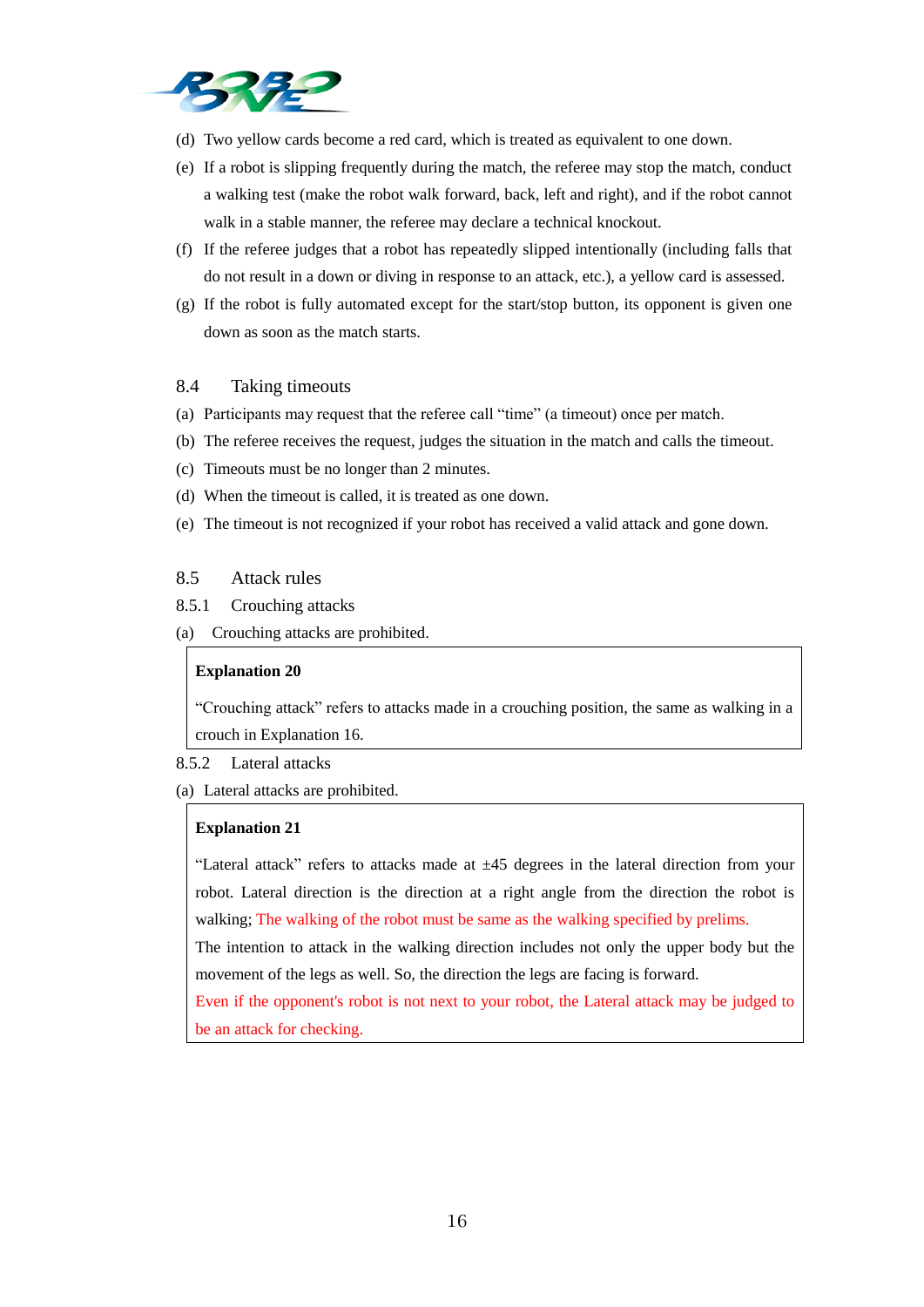



#### 8.5.3 Sacrifice attacks

(a) Attack moves in which a part of the robot other than the feet touch the ring just before or after attacking the opponent are called "sacrifice attacks," and regardless of whether the opponent goes down**,** each of the three types of sacrifice attacks can only be conducted once per match, including overtime.

#### **Explanation 22**

Attacks involving falling onto the opponent, frontwards somersaults or head-butts with both hands and feet on the ring, etc. are regarded as sacrifice attacks.

If parts other than the feet touch the ring, it is counted as a "down," but slipping down intentionally is a yellow card. When attacking from below, a hand touching the ring, etc. is regarded as intentional. Be aware though that it may also be regarded as a sacrifice attacks.

Attack is effective by placing the center of gravity on the opponent. At this time, when the robot is not controlled and falls down, it is judged Sacrifice attack.

Also, when the robot grasps the opponent by hand and falls together, it is regarded as a Sacrifice attack.

#### 8.5.4 Owaza ("bold attack")

- (a) Attacks involving holding and throwing the opponent are "**throws**." "Throw" decisions are made by the referee. Attacks that result in the opponent coming off the ring into the air are called "owaza," or "bold attacks." Owaza can be worth 2 downs. Owaza decisions are made by the referee, but they require the consent of a majority of judges. Lateral attack rules do not apply to owaza.
- (b) Generally, owaza is rewarded when the opponent is knocked over with a kick that is higher than the position of your robot's waist. If it is not a valid attack and your robot loses its balance and something other than the feet touch the ring, it is regarded as a sacrifice attack.